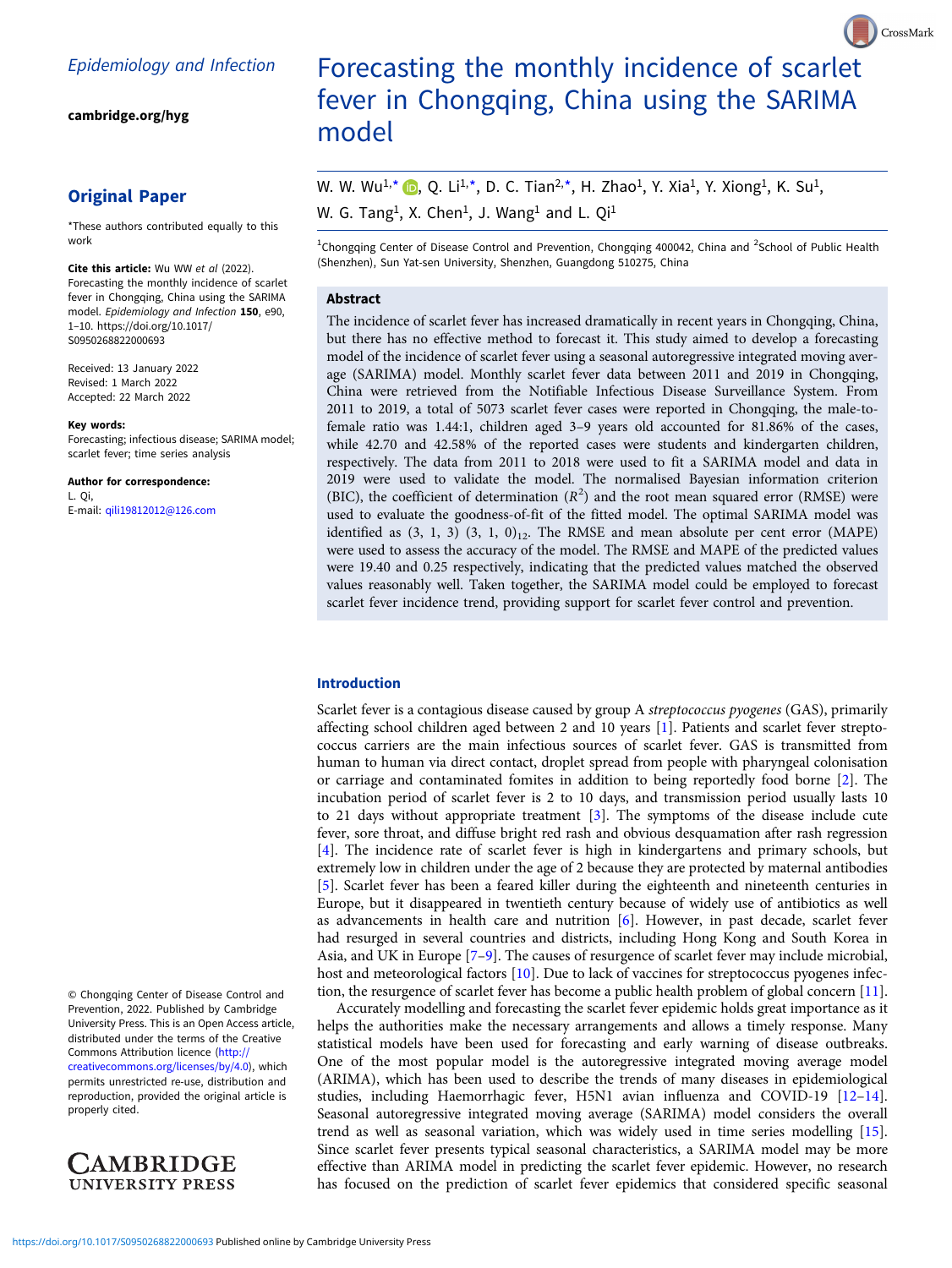trends observed in Chongqing, Southwest China. Therefore, in this study, we aimed to develop a prediction model using SARIMA model for scarlet fever in Chongqing, China.

#### Material and methods

#### Study region

With the latitude of 28°10′ ∼32°13′ and longitude of 89°35′ ∼103°04′ , Chongqing is the largest municipality with over 32 million registered inhabitants in Southwest of mainland China ([Fig. 1\)](#page-2-0). The city of Chongqing has a subtropical monsoon humid climate characterised by a hot, humid summer and a cold, dry winter. The annual average temperature and precipitation in the city are 17°C and 1100 mm, respectively.

## Data collection

All scarlet fever cases diagnosed in hospitals were reported to 'National Disease Reporting Information System' (NDRIS) within 24 h after diagnoses since 2004, according to the requirement of the law of the People's Republic of China on Prevention and Treatment of Infectious Diseases. The scarlet fever cases included clinical diagnosed and laboratory-confirmed cases. The diagnosis criteria for scarlet fever were provided by National Health Commission of the People' Republic of China in 2008. A clinical diagnosed scarlet fever case was defined as a patient with fever, angina, rash, which rapid detection of group A Streptococcus test positive. A laboratory-confirmed case must be based on an aetiological examination. In Chongqing, scarlet fever can only be diagnosed in hospitals authorised by the health commission. We retrieved monthly reported scarlet fever cases information during January 2011 to December 2019 from NDRIS, including basic characteristics and the date of symptoms onset of cases. Additionally, the map of Chongqing was downloaded from National Earth System Science Data Center [\(http://www.geodata.cn/\)](http://www.geodata.cn/).

# SARIMA model construction

The classical ARIMA ( $p$ ,  $d$ ,  $q$ ) model is a frequently used technique for forecasting time series data. It has been proved as an effective and useful forecasting tool [\[16](#page-9-0)]. The SARIMA model is an extension of ARIMA model, which contains seasonal characteristics of time series [[17\]](#page-9-0). The basic form of a SARIMA model is represented as SARIMA  $(p, d, q)$   $(P, D, Q)$  s, where AR is the autoregressive model and MA is the moving average model; d and D represent the non-seasonal and seasonal differencing, respectively;  $p$ ,  $q$ ,  $P$  and  $Q$  denotes the orders of nonseasonal and seasonal autoregressive and moving average order, respectively; s denotes the length of seasonal period of the observed series, defined as 12 [[18](#page-9-0)]. The formula of the SARIMA  $(p, d, q)$   $(P, D, Q)$  s model is:

$$
\phi(B)(B^{s})(\Delta^{d}\Delta_{s}^{D}y_{t})=\theta(B)\Theta(B^{s})\varepsilon_{t}
$$

$$
E(\varepsilon_t)=0, \ Var(\varepsilon_t)=\sigma_{\varepsilon}^2, \ E(\varepsilon_t\varepsilon_s)=0, \ s\neq t
$$

$$
E(y_t \varepsilon_t) = 0, \ \forall_s < t
$$

$$
\phi(B) = 1 - \alpha_1 B - \alpha_2 B^2 - \dots \alpha_p B^p
$$

$$
\theta(B) = 1 - \beta_1 B - \beta_2 B^2 - \dots \beta_q B^q
$$

$$
\Phi(B^s) = 1 - \alpha_1 B^s - \alpha_2 B^{2s} - \dots \alpha_p B^{p_s}
$$

$$
\Theta(B^s) = 1 - \beta_1 B^s - \beta_2 B^{2s} - \dots \beta_Q B^{Qs}
$$

Where B denotes the backward shift operator,  $y_t$  represents the actual number of scarlet fever cases at time t, and  $\varepsilon_t$  denotes the residual errors from the SARIMA model.  $\phi(B)$  is the nonseasonal p order autoregressive coefficient polynomial, and  $\theta(B)$ is the non-seasonal q order autoregressive coefficient polynomial.  $\Phi(B^s)$  denotes the seasonal P order autoregressive coefficient polynomial,  $\Theta$  ( $B^s$ ) denotes the seasonal Q order autoregressive coefficient polynomial.

The entire time series data was divided into two parts: a training set consisting of data collected from 1 January 2011 to 31 December 2018 to fit the models, and a validation set collected from 1 January to 31 December 2019 to validate the fitted models. The process of the SARIMA model involves four steps [\[18](#page-9-0)]: Firstly, a time series graph of monthly scarlet fever cases from 2011 to 2019 was drawn to test its stationary intuitively. Then, non-seasonal difference or seasonal difference should be used to transform the time series to achieve stationarity if the original data is not stationary. The stationarity was checked by the autocorrelation function (ACF) and partial autocorrelation function (PACF) of the differenced series. Secondly, the orders of  $p$ ,  $q$ ,  $P$ and Q were identified by using the ACF and PACF. The least square method was used to estimate the model parameters. Thirdly, the Bayesian information criterion (BIC), the coefficient of determination  $(R^2)$  and the root mean squared error (RMSE) were used to evaluate the goodness-of-fit of the SARIMA models. The model with the lowest BIC and RMSE values, the highest  $R^2$ value was regarded as the optimal model. The Ljung-Box Q test, ACF and PACF of the residuals were used to diagnose whether the residuals sequence was a white noise sequence. Finally, the optimal model was used for a prospective prediction, and the RMSE and mean absolute per cent error (MAPE) were used to assess the accuracy of the model.

RMSE = 
$$
\sqrt{\frac{1}{n} \sum (Y_{obs} - Y_{pred})^2}
$$
  
MAPE =  $\frac{1}{n} \sum \frac{|Y_{obs} - Y_{pred}|}{Y_{obs}}$ 

Where  $Y_{\text{obs}}$  and  $Y_{\text{pred}}$  represent the observed and predicted numbers of scarlet fever cases, respectively, and  $n$  represents the number of months for forecasting.

The statistical analysis was performed with SPSS 22.0 (SPSS Inc., USA), and the map was created with ArcGIS software (version 10.2, ESRI Inc., Redlands, CA, USA). P < 0.05 was considered as statistical significance.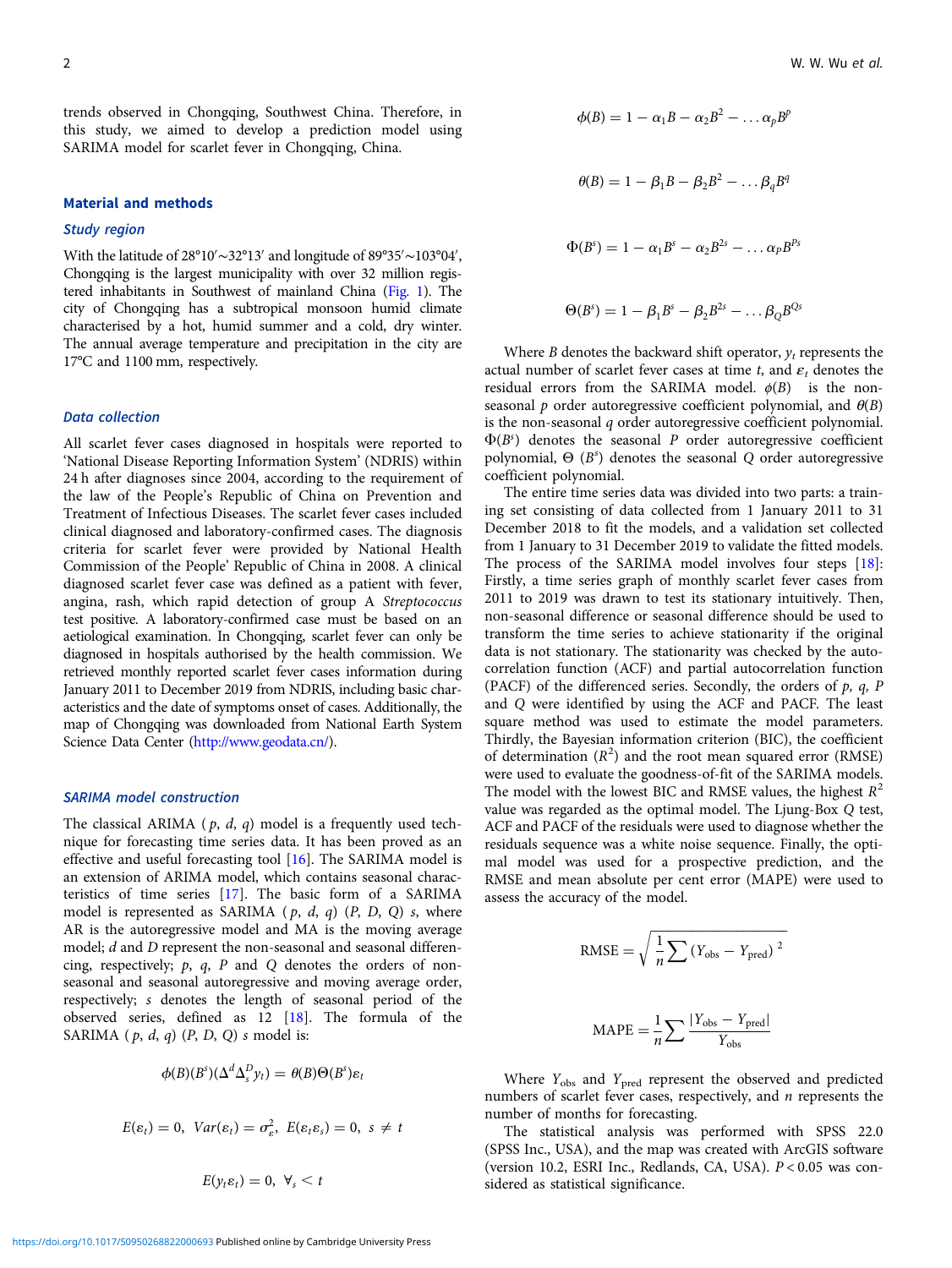<span id="page-2-0"></span>

Fig. 1. Geographical location of Chongqing, China.

# Results

## Descriptive analysis

A total of 5073 scarlet fever cases were reported in Chongqing from 2011 to 2019, with an average annual incidence of 1.87 per 100 000 (ranged from 1.16 per 100 000 to 2.72 per 100 000). The male to female ratio was 1.44, with 2997 male cases and 2076 female cases. The median age of the cases was 6 years old and 81.86% were children aged 3 to 9 years old. Regarding to the population classification, students have the highest proportion (42.70%, 2166), followed by children in kindergarten (42.58%, 2160) and scattered children (13.50%, 685) ([Table 1](#page-3-0)).

#### Temporal pattern

The variation of yearly and monthly distributions of scarlet fever cases was shown in [Figures 2](#page-3-0) and [3.](#page-4-0) Semiannual peaks of scarlet fever were observed during the study period, with peaks occurred from April to June and October to December each year ([Fig. 2\)](#page-3-0). The first peaks were much higher than the second peaks. The incidence of scarlet fever was highest in 2015 (2.72 per 100 000) ([Fig. 3\)](#page-4-0). [Figure 4](#page-4-0) showed that the annual incidence rate among children aged 3–9 years was increasing gradually, with the incidence rate peaked in 2015. The incidence rates of other age groups remain stable.

# Spatial pattern

In general, the variation of geographical distribution of scarlet fever indicated that main urban districts had higher incidence than other regions. The top five districts reported most cases were Yubei (828 cases), Shapinba (599 cases), Jiulongpo (449 cases), Nanan (398 cases), Hechuan (350 cases). A total of 2624 scarlet fever cases were reported in these five districts, accounting for 51.72% of all cases [\(Fig. 5\)](#page-5-0).

## SARIMA model

As shown in [Figure 6](#page-5-0), the number of scarlet fever cases in Chongqing fluctuated with time in 2011–2019 years, which showing an obvious seasonal periodicity. We performed a first-order non-seasonal difference and a first-order seasonal difference with a period of 12 to eliminate the trends and seasonal effects, respectively. [Figures 7](#page-6-0) and [8](#page-6-0) indicated that the differenced time series tend to be stationary.

According to the characteristics of ACF and PACF distribution [\(Fig. 8](#page-6-0)), we selected four models provisionally, and excluded the models in which the residuals were not likely to be white noise. Based on the results of the goodness-of-fit test statistics, we confirmed the optimal SARIMA  $(3, 1, 3)$   $(3, 1, 0)$   $_{12}$  model, which had the lowest BIC (BIC =  $6.054$ ), lowest RMSE (RMSE = 15.81) and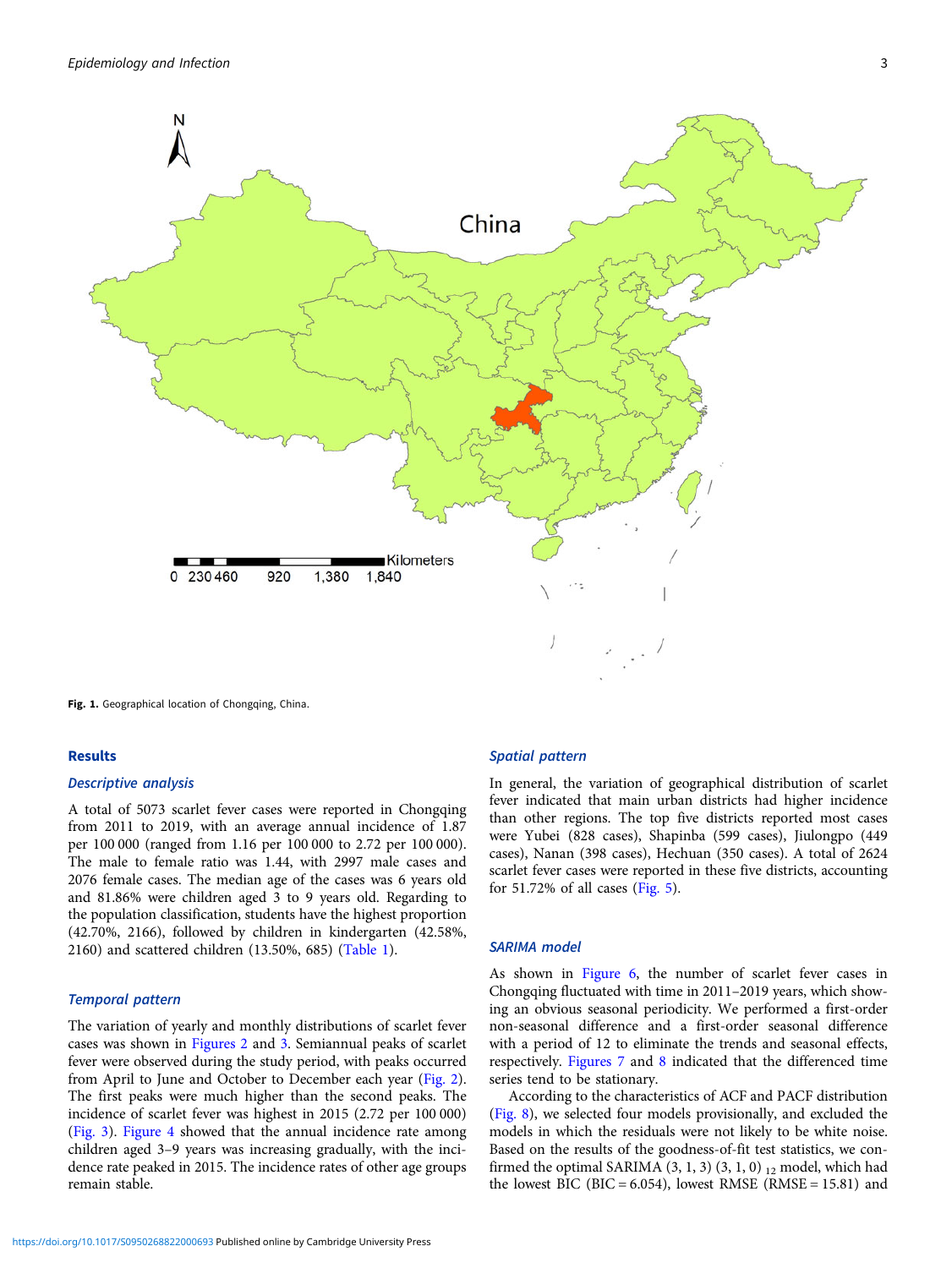<span id="page-3-0"></span>Table 1. The demographic characteristics of scarlet fever cases in Chongqing, 2011–2019

| Year                            | 2011 | 2012 | 2013           | 2014 | 2015 | 2016 | 2017 | 2018           | 2019 | Total |
|---------------------------------|------|------|----------------|------|------|------|------|----------------|------|-------|
| Gender                          |      |      |                |      |      |      |      |                |      |       |
| Male                            | 287  | 269  | 197            | 232  | 493  | 295  | 312  | 421            | 491  | 2997  |
| Female                          | 169  | 178  | 144            | 169  | 323  | 189  | 242  | 313            | 349  | 2076  |
| Sex ratio                       | 1.70 | 1.51 | 1.37           | 1.37 | 1.53 | 1.56 | 1.29 | 1.35           | 1.41 | 1.44  |
| Age                             |      |      |                |      |      |      |      |                |      |       |
| $0 - 2$                         | 42   | 45   | 39             | 44   | 60   | 46   | 45   | 63             | 50   | 434   |
| $3 - 9$                         | 340  | 326  | 274            | 315  | 683  | 398  | 470  | 631            | 716  | 4153  |
| $10 - 14$                       | 48   | 64   | 21             | 38   | 53   | 32   | 33   | 33             | 58   | 380   |
| $\geq$ 15                       | 26   | 12   | $\overline{7}$ | 4    | 20   | 8    | 6    | $\overline{7}$ | 16   | 106   |
| Occupation                      |      |      |                |      |      |      |      |                |      |       |
| Scattered children <sup>a</sup> | 74   | 75   | 69             | 57   | 92   | 66   | 69   | 106            | 77   | 685   |
| Kindergarten Children           | 157  | 153  | 137            | 160  | 375  | 234  | 255  | 329            | 360  | 2160  |
| Students                        | 206  | 214  | 131            | 181  | 337  | 179  | 225  | 295            | 398  | 2166  |
| Others                          | 19   | 5    | 4              | 3    | 14   | 5    | 5    | $\overline{4}$ | 5    | 62    |

<sup>a</sup>Scattered children refer to children who do not reach the age of 3 years old to go kindergarten, or are taken care of by their family members.



Fig. 2. Monthly scarlet fever cases from 2011 to 2019 in Chongqing, China.

relatively high  $R^2$  ( $R^2$  = 0.789). Estimation of the SARIMA model parameters and the testing results were presented in [Table 2](#page-6-0) and S1 in Supplementary material. [Figure 9](#page-7-0) showed that the observed values and fitted values of the model matched well. Furthermore, the ACF and PACF of the residuals of SARIMA  $(3, 1, 3)$   $(3, 1, 0)_{12}$ fell within the random confidence interval, indicating that the residuals did not deviate from a zero-mean white noise process [\(Fig. 10](#page-7-0)). Finally, the results of the Ljung-Box Q test  $(Q = 14.663, P = 0.101)$  for the model suggest that the residual series was a white noise sequence. The results of Goodness-of-fit test

demonstrated that the performance of the fitted SARIMA (3, 1, 3)  $(3, 1, 0)_{12}$  model was reasonably well.

Finally, the SARIMA  $(3, 1, 3)$   $(3, 1, 0)$   $_{12}$  model was applied to forecast the monthly incidences of scarlet fever cases for 12 months from January to December in 2019. [Figure 11](#page-8-0) showed the comparison of observed and forecasted scarlet fever cases by the model, and the observed cases were within 95% confidence interval (CI) of the forecasted values. [Table 3](#page-8-0) showed the values of observed and predicted in 2019. The RMSE and MAPE between the predicted and actual values were 19.40, and 0.25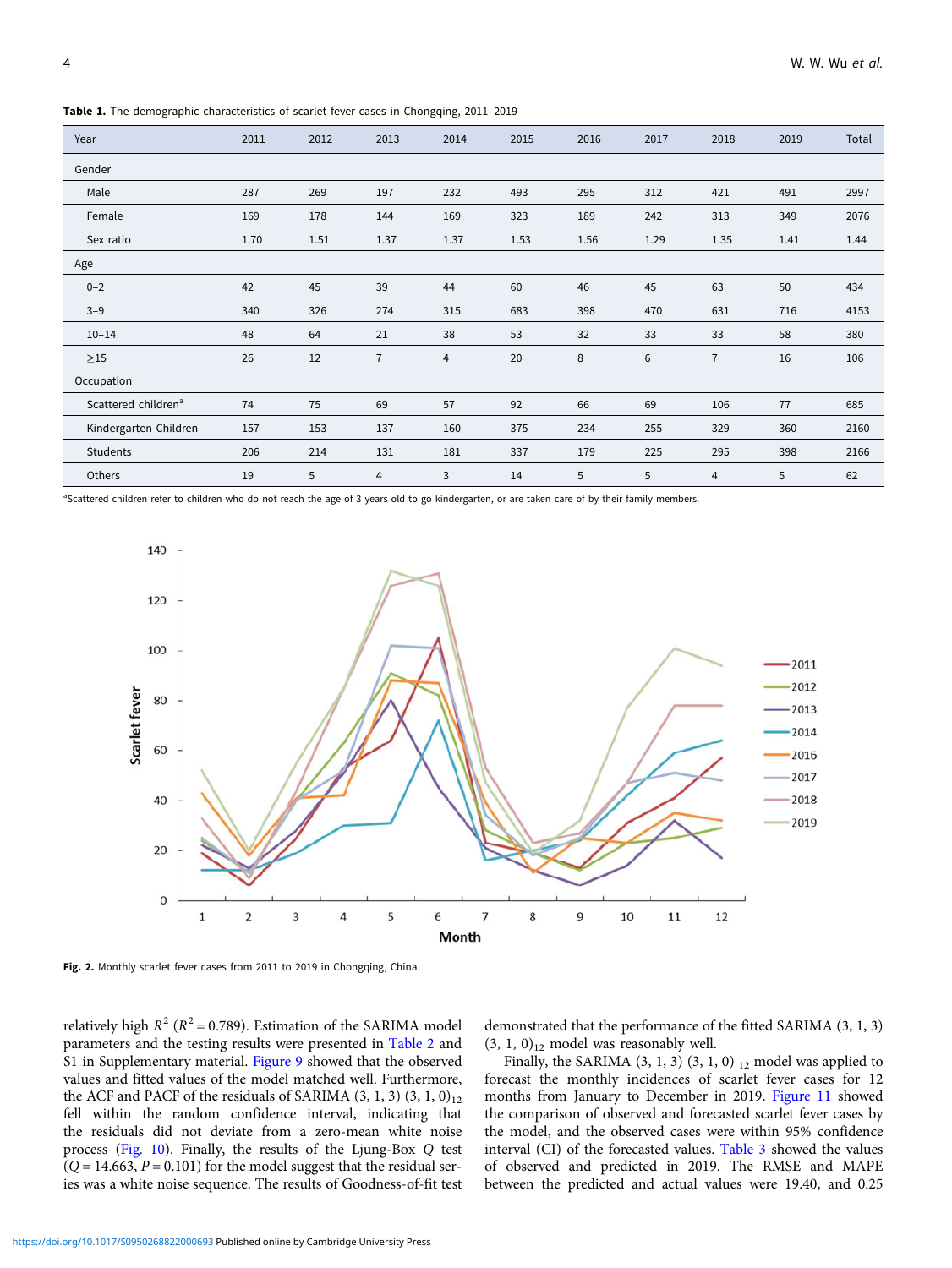<span id="page-4-0"></span>

3-9 years

15 years and older

35

30

25

20

15

10

5

 $\theta$ 

 $0.4$ 

0.35  $0.3$  $0.25$  $0.2$  $0.15$  $0.1$  $0.05$ 

 $\mathbf{0}$ 

Incidence rate (1/100,000)

Incidence rate (1/100,000)

Fig. 3. Annual incidence and number of scarlet fever cases reported in Chongqing, 2011-2019.



Fig. 4. The incidence of scarlet fever by age group in Chongqing.

respectively, which verified the feasibility and effectiveness of the SARIMA  $(3, 1, 3)$   $(3, 1, 0)_{12}$  model.

## **Discussion**

Over the past decade, the incidence of scarlet fever has an anomalous increase in some Asian and European countries and regions, and this trend had exerted a marked influence on Chinese population since 2011 [\[19\]](#page-9-0). It is necessary to fully understand the epidemiological characteristics and predict the incidence of scarlet fever to provide information and evidence for its prevention and control.

Even though strategies and measurements, such as symptoms surveillance in the gate of kindergartens and primary schools, timely isolation of cases and daily disinfecting of environment, were brought up for intervening the transmission of scarlet fever, the incidence of scarlet fever increased sharply from 2004 to 2019 in China and other countries [\[6,](#page-9-0) [20](#page-9-0), [21](#page-9-0)]. Previous studies indicated that meteorological factors and air pollution factors may lead to an increase in scarlet fever incidence, such as ambient particulate matter, nitrogen dioxide, temperature and relative humidity were significantly associated with scarlet fever incidence [\[22](#page-9-0)–[24\]](#page-9-0). Moreover, some studies suggested that the rapid increase trend may be associated by the overuse of antibiotics, which would bring mutation and drug resistance to Streptococcal species [\[25\]](#page-9-0). However, the specific mechanism was remained unclear, and more research studies are needed in the future.

2011 2012 2013 2014 2015 2016 2017 2018 2019

2011 2012 2013 2014 2015 2016 2017 2018 2019

The time series of scarlet fever exhibited semiannual peaks in Chongqing, with a large peak during April to June and a small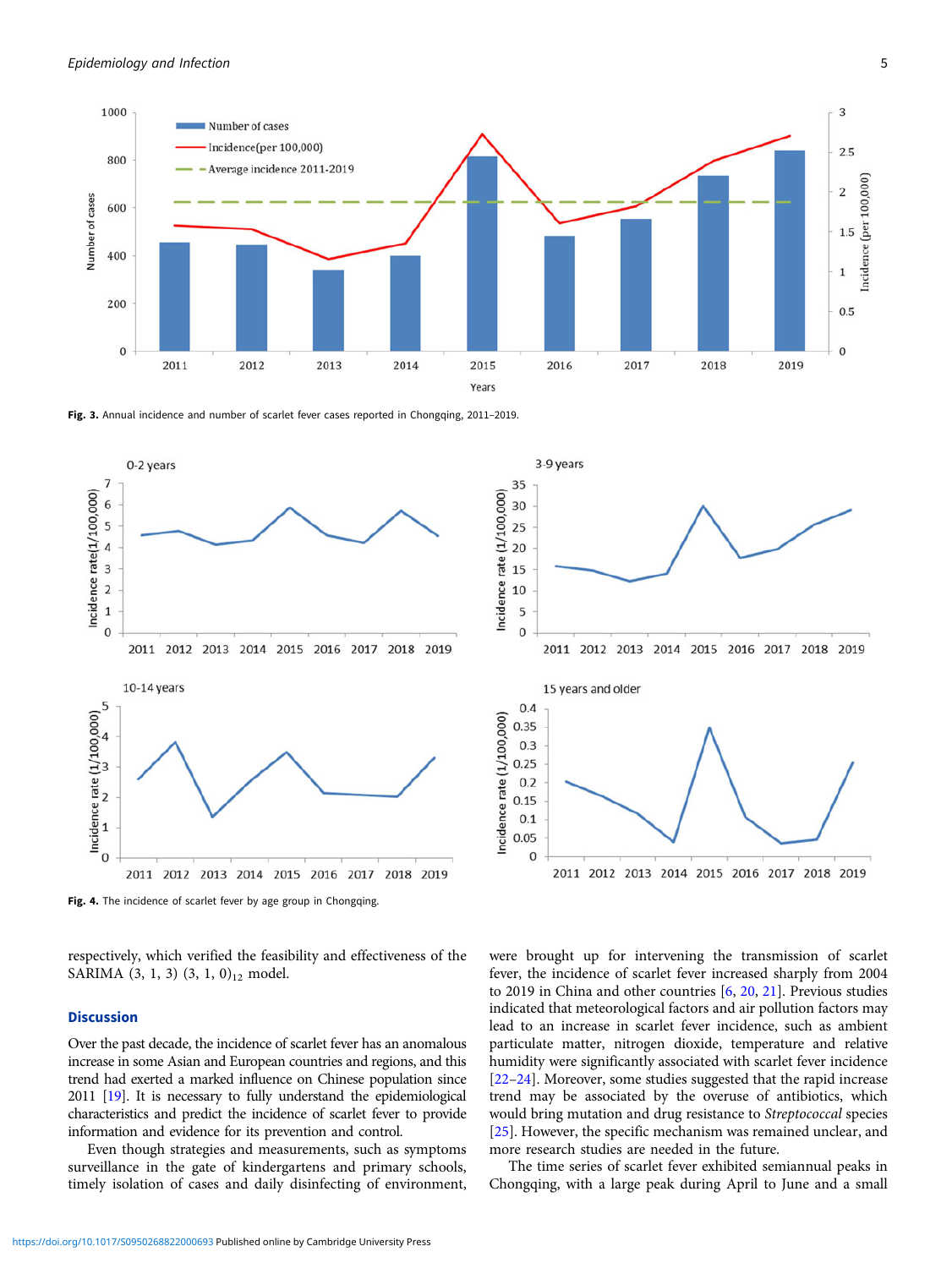<span id="page-5-0"></span>

Fig. 5. Spatial distribution of scarlet fever incidence in Chongqing, 2011-2019.



Fig. 6. Sequence diagram of monthly scarlet fever incidence in Chongqing, 2011-2019.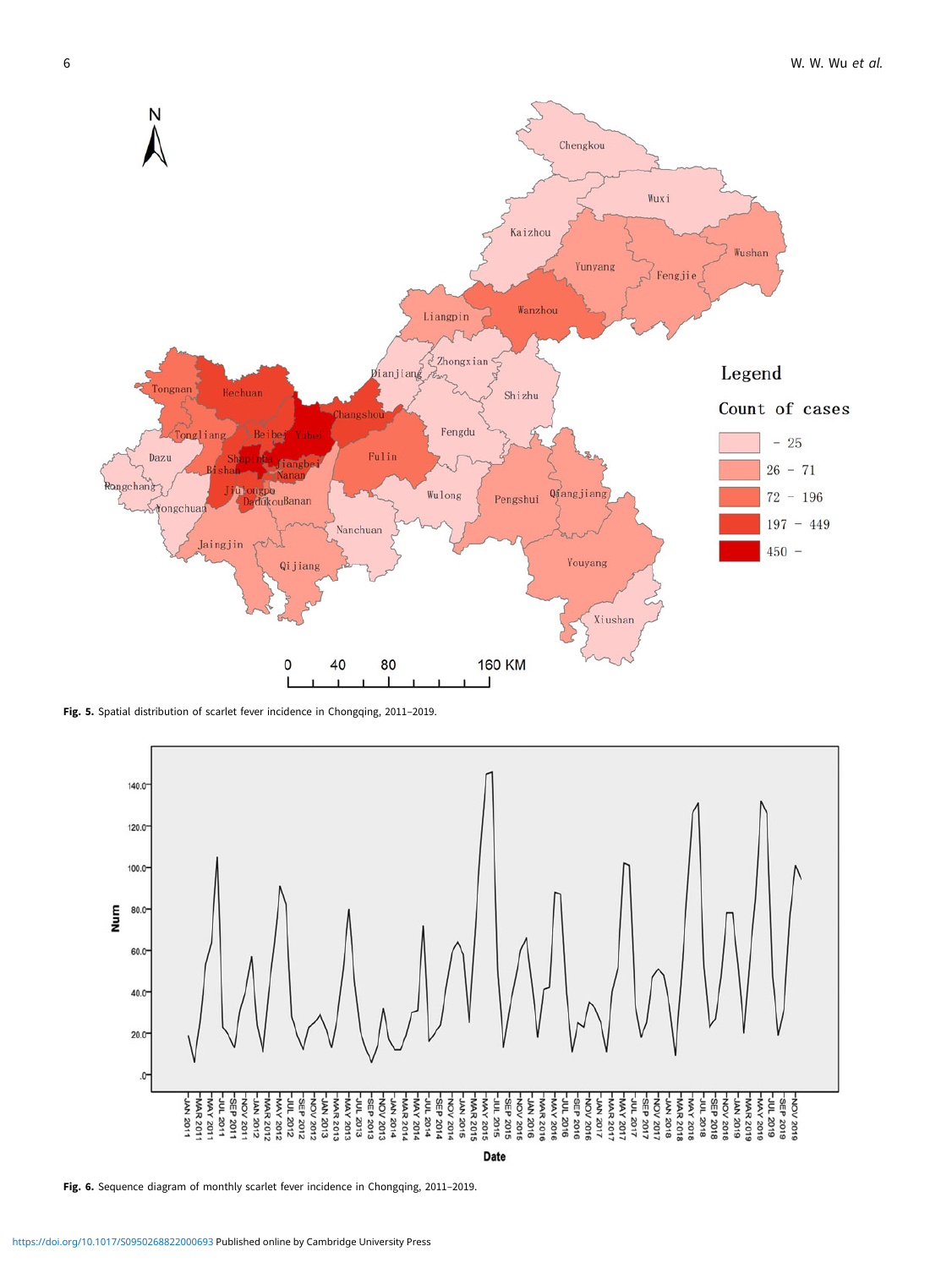<span id="page-6-0"></span>

Transforms: difference(1), seasonal difference(1, period 12)

Fig. 7. Sequence diagram of scarlet fever incidence after a first-order non-seasonal difference and first - order seasonal difference.



Fig. 8. Autocorrelation function (ACF) and partial autocorrelation function (PACF) of monthly scarlet fever cases after a first-order non-seasonal difference and first – order seasonal difference.

Table 2. Goodness of fits for the SARIMA models corresponding to different choices of  $p$ ,  $q$  and  $P$ ,  $Q$  which had passed the white noise test

| Model                               | <b>BIC</b> |       | <b>RMSE</b> | Ljung-Box Q statistics | Sig.  |
|-------------------------------------|------------|-------|-------------|------------------------|-------|
| SARIMA $(3, 1, 3)$ $(3, 1, 0)_{12}$ | 6.054      | 0.789 | 15.81       | 14.663                 | 0.101 |
| SARIMA $(3, 1, 3)$ $(3, 1, 1)_{12}$ | 6.116      | 0.79  | 15.883      | 12.597                 | 0.126 |
| SARIMA $(3, 1, 3)$ $(3, 1, 2)_{12}$ | 6.18       | 0.79  | 15.971      | 11.108                 | 0.134 |
| SARIMA $(3, 1, 3)$ $(3, 1, 3)_{12}$ | 6.244      | 0.791 | 16.056      | 11.759                 | 0.068 |

peak during October to December. The two peaks were coincided with local school semesters, which was similar to other provinces in China [\[23,](#page-9-0) [26\]](#page-9-0). Therefore, it is crucial to enhance scarlet fever control and prevention measures in schools.

The incidence of scarlet fever was higher in boys, with a male-to-female ratio of 1.44. This observation was similar to the findings in Korea [\[27\]](#page-9-0), mainland China [[5,](#page-9-0) [28](#page-9-0)]. Consistent with previous studies, males were more frequently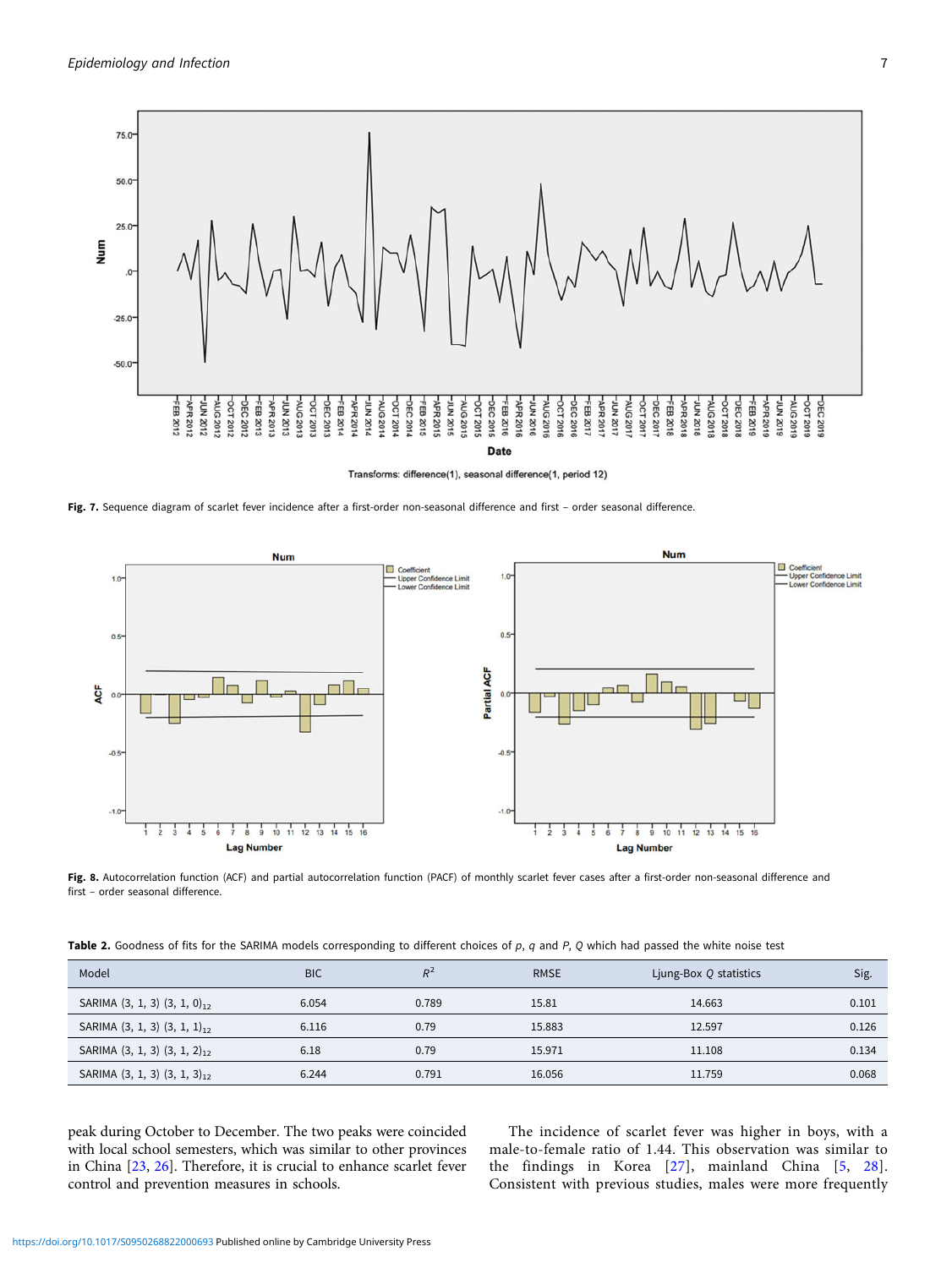<span id="page-7-0"></span>

Fig. 9. Observed and forecasted values of the SARIMA  $(3, 1, 3)$   $(3, 1, 0)_{12}$  model (UCL, upper confidence limit; LCL, low confidence limit).



Fig. 10. Autocorrelation function (ACF) and partial autocorrelation function (PACF) of the residuals series of the SARIMA (3, 1, 3) (3, 1, 0)<sub>12</sub> model.

infected by scarlet fever than females, this phenomenon may be related to some factors including male susceptibility at the host genetic level, host immune status, behaviour pattern, and it may also be due to reporting bias. The incidence of scarlet fever was highest among 3–9 years of age during 2011–2019. A study in Zhejiang, China, also reported similar finding

from 2004 to 2018 [[20](#page-9-0)]. In addition, several studies in Hong Kong [\[6\]](#page-9-0) and England [[5](#page-9-0)] indicated that the most prevalent ages of scarlet fever were 3–5, and 3–7, respectively. Therefore, kindergartens and primary schools are suggested to be the focus of monitoring and control of scarlet fever. It may be helpful to strengthen the monitoring and reporting of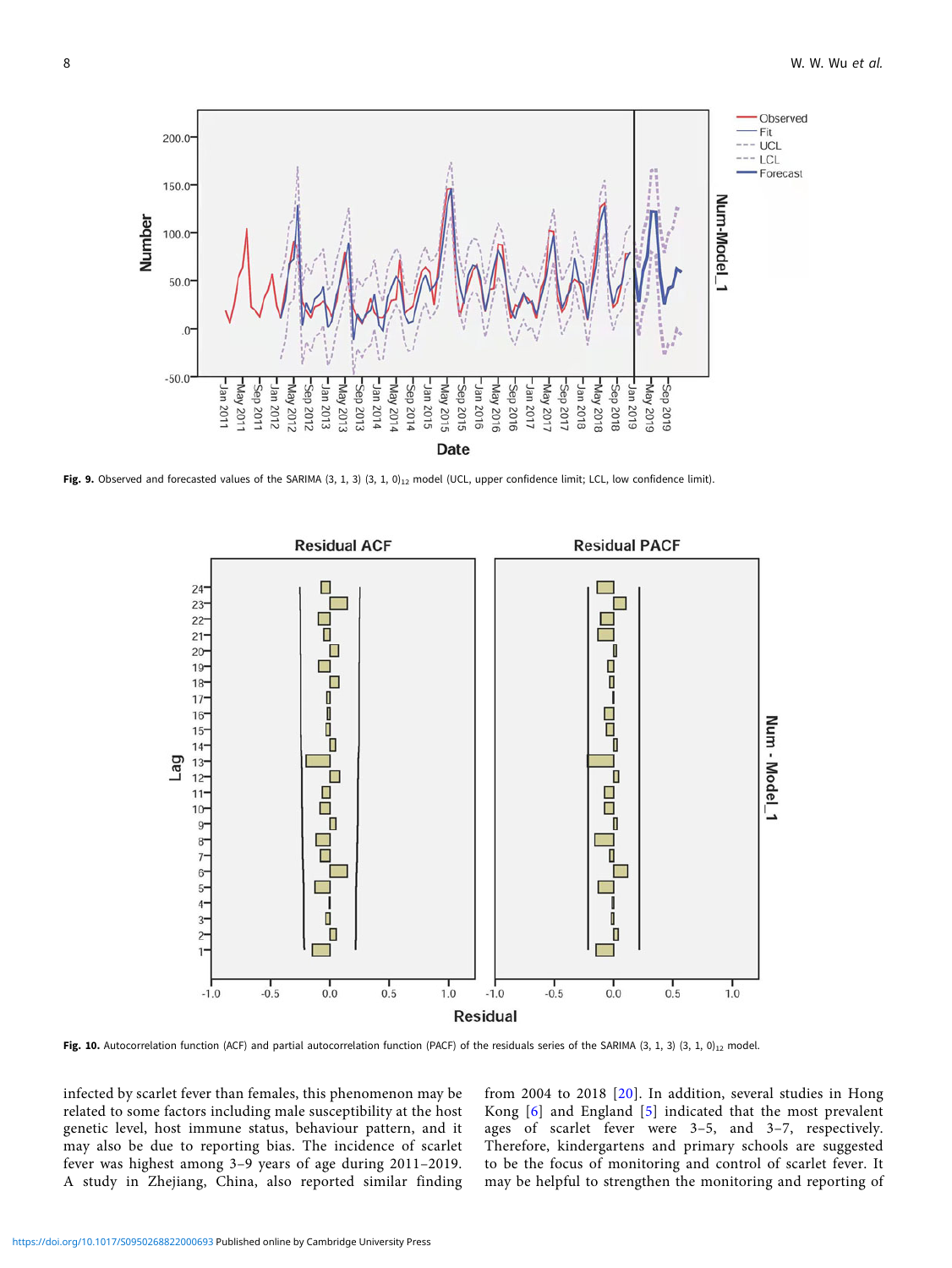<span id="page-8-0"></span>

Fig. 11. Sequence diagram of observed and predicted values of scarlet fever in 2019 (UCL, upper confidence limit; LCL, low confidence limit).

Table 3. Comparison of observed and forecasted scarlet fever from January to December in 2019 by the SARIMA  $(3, 1, 3)$   $(3, 1, 0)_{12}$  model

| Month     | January | February | March | April | May    | June   | July  | August | September | October | November | December |
|-----------|---------|----------|-------|-------|--------|--------|-------|--------|-----------|---------|----------|----------|
| Actual    | 52      | 20       | 55    | 85    | 132    | 126    | 47    | 19     | 32        |         | 101      | 94       |
| Predicted | 63.07   | 28.02    | 59.02 | 75.18 | 122.25 | 121.78 | 59.21 | 25.56  | 41.69     | 44.09   | 62.40    | 58.70    |

scarlet fever cases, so as to achieve early detection, early diagnosis and early isolation.

In this study, we found that the SARIMA  $(3, 1, 3)$   $(3, 1, 0)_{12}$ model was the best-fitted mathematical model for forecasting monthly scarlet fever incidence based on the surveillance data from January 2011 to December 2018 in Chongqing, China. The model was then used to predict the incidence of scarlet fever in Chongqing in 2019. The results showed that the actual monthly incidence was within 95% CI of the predicted values, and the RMSE and MAPE between the predicted values and the actual values was 19.40 and 0.25 respectively, indicating that the model has reasonable accuracy in predicting the incidence of scarlet fever in Chongqing. Compared with the actual values, there had slight difference in predicted value in 2019, but the change trends of the two were basically the same. Due to the incidence of infectious disease was affected by complex factors, the time series model cannot predict it absolutely accurately, but the predicted value of the model can still accurately estimate the possible increase in the future.

The SARIMA model requires at least 7 or 8 seasonal cycles to estimate seasonal parameters [[29](#page-9-0)]. We used nine seasonal cycles of incidence of scarlet fever, which meet the requirements of applying the SARIMA model. However, the epidemic of scarlet fever was affected by climates, environments and other factors [\[22](#page-9-0)–[24\]](#page-9-0), and the change of any factor may lead to variety of the epidemic law of the disease. Therefore, the single constructed prediction model cannot be used as a permanent prediction tool. The prediction model should be adjusted according to the changes of the actual situation. Besides, further studies should explore variables that mainly affect the incidence of scarlet fever, including environmental factors, host factors and pathogen factors, and then incorporate them into the prediction model [[30\]](#page-9-0).

To the best of our knowledge, this is the most comprehensive study of scarlet fever up to now in Chongqing, China. The findings can be helpful for the control and prevention of scarlet fever epidemics in this area.

Several limitations of this study should be mentioned when interpreting the predicting results. First, the data were obtained